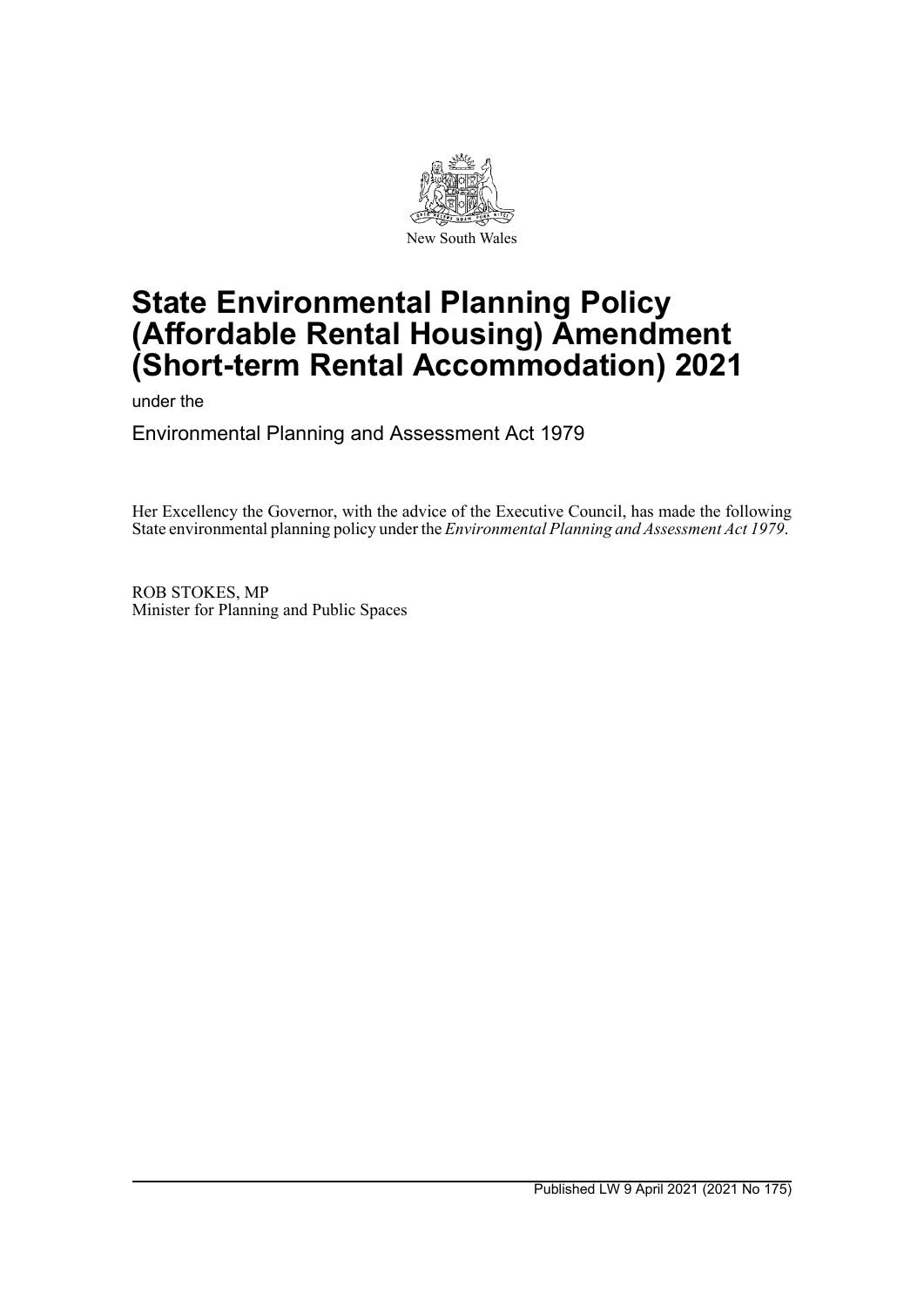# **State Environmental Planning Policy (Affordable Rental Housing) Amendment (Short-term Rental Accommodation) 2021**

under the

Environmental Planning and Assessment Act 1979

#### **1 Name of Policy**

This Policy is *State Environmental Planning Policy (Affordable Rental Housing) Amendment (Short-term Rental Accommodation) 2021*.

#### **2 Commencement**

This Policy commences on 30 July 2021 and is required to be published on the NSW legislation website.

#### **3 Repeal of Policy**

This Policy is repealed on the day following the day on which this Policy commences.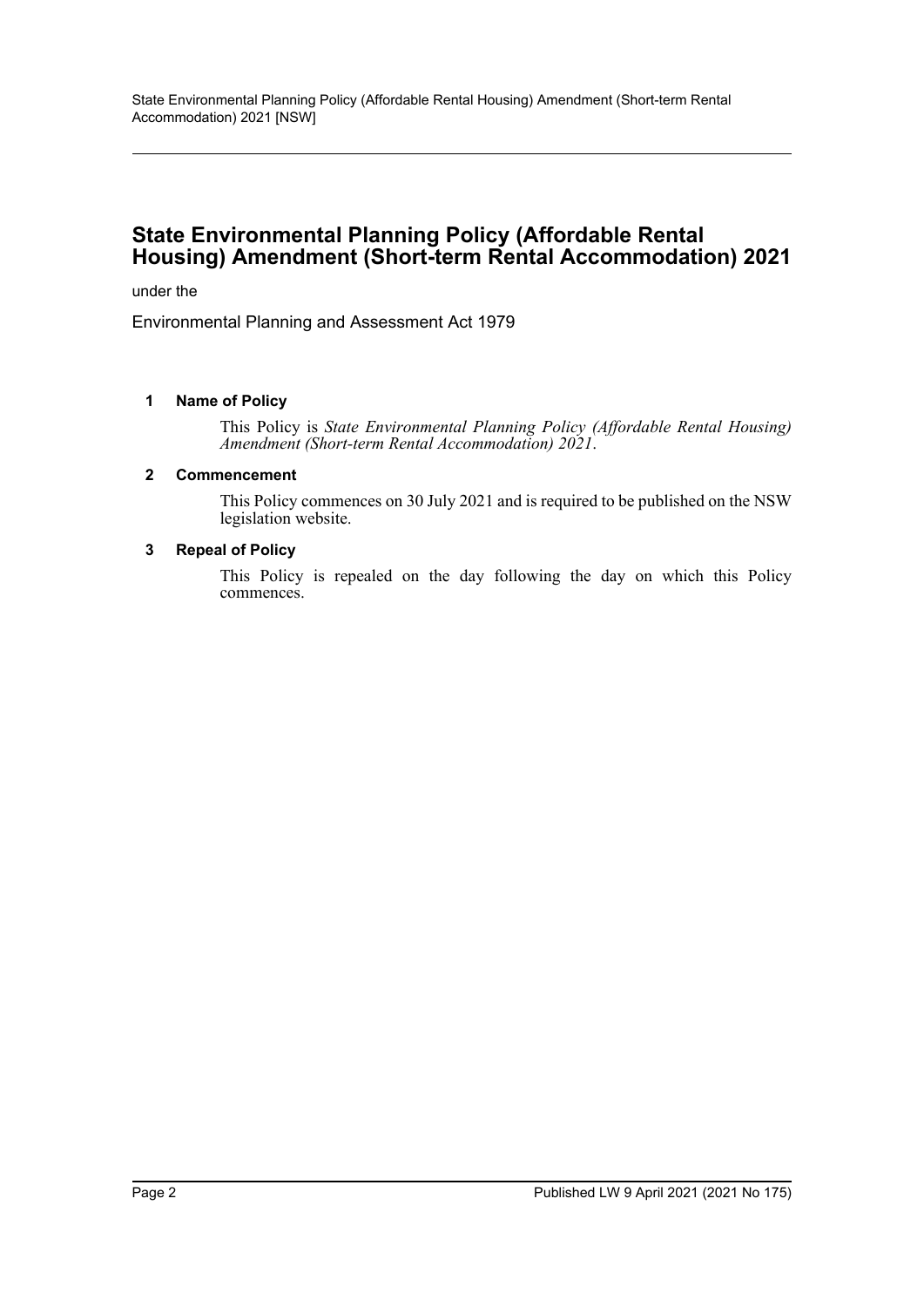State Environmental Planning Policy (Affordable Rental Housing) Amendment (Short-term Rental Accommodation) 2021 [NSW] Schedule 1 Amendment of State Environmental Planning Policy (Affordable Rental Housing) 2009

# **Schedule 1 Amendment of State Environmental Planning Policy (Affordable Rental Housing) 2009**

### **[1] Clause 9A**

Insert after clause 9—

### **9A Maps**

- (1) A reference in this Policy to a named map adopted by this Policy is a reference to a map by that name—
	- (a) approved by the Minister when the map is adopted, and
	- (b) as amended or replaced from time to time by maps declared by environmental planning instruments to amend or replace that map, and approved by the persons making the environmental planning instruments when the instruments are made.
- (2) Any 2 or more named maps may be combined into a single map.
- (3) In that case, a reference in this Policy to a named map is a reference to the relevant part or aspect of the single map.
- (4) Maps adopted by this Policy are to be kept and made available for public access in accordance with arrangements approved by the Minister.
- (5) For the purposes of this Policy, a map may be in, and may be kept and made available in, electronic or paper form, or both. **Note.** The maps adopted by this Policy are to be made available on the official NSW legislation website in connection with this Policy.

## **[2] Part 3A**

Insert after Part 3—

# **Part 3A Short-term rental accommodation**

# **Division 1 Preliminary**

### **51A Aims of Part**

The aims of this Part are as follows—

- (a) to support short-term rental accommodation as a home sharing activity and contributor to local economies, while managing the social and environmental impacts from this use,
- (b) to provide for the safety of users of short-term rental accommodation who may be less familiar with the dwelling,
- (c) to clarify the types of housing that may be used for the purposes of short-term rental accommodation.

### **51B Definitions**

(1) In this Part—

*host* means the owner, tenant or permanent resident of a dwelling who uses the dwelling to provide short-term rental accommodation.

*hosted short-term rental accommodation* means short-term rental accommodation provided where the host resides on the premises during the provision of the accommodation.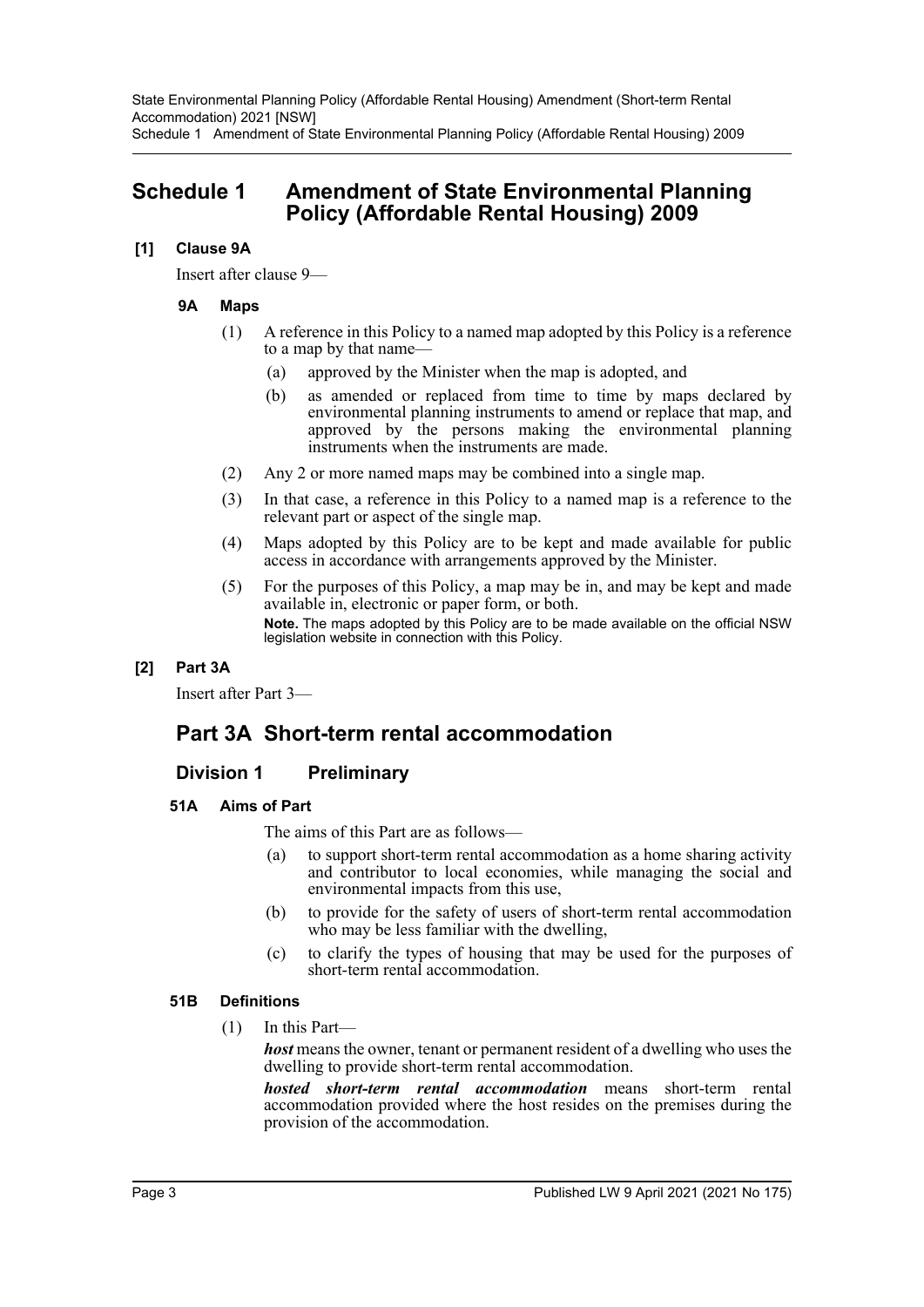Schedule 1 Amendment of State Environmental Planning Policy (Affordable Rental Housing) 2009

*non-hosted short-term rental accommodation* means short-term rental accommodation provided where the host does not reside on the premises during the provision of the accommodation.

*permanent resident* of a dwelling means a person who permanently resides at the dwelling.

*short-term rental accommodation* means a dwelling used by the host to provide accommodation in the dwelling on a commercial basis for a temporary or short-term period.

*tenant* has the same meaning as in the *Residential Tenancies Act 2010*.

(2) A word or expression used in this Part has the same meaning as in the standard instrument unless it is otherwise defined in this Part.

## **Division 2 Exempt development**

#### **51C Exempt development—hosted short-term rental accommodation**

Development for the purpose of hosted short-term rental accommodation is exempt development for the purposes of this Policy if the development meets the general requirements for short-term rental accommodation specified in clause 51E.

#### **51D Exempt development—non-hosted short-term rental accommodation**

- (1) Development for the purpose of non-hosted short-term rental accommodation is exempt development for the purposes of this Policy if—
	- (a) the development meets the general requirements for short-term rental accommodation specified in clause 51E, and
	- (b) for a dwelling located in a prescribed area—the dwelling is not used for non-hosted short-term rental accommodation for more than 180 days in any 365 day period.
- (2) In calculating the number of days a dwelling is used for non-hosted short-term rental accommodation for the purposes of subclause (1)(b), any period of 21 consecutive days or more for which non-hosted short-term rental accommodation is provided to the same person or persons is not to be counted.
- (3) In this clause—

*Clarence Valley Short-term Rental Accommodation Area Map* means the State Environmental Planning Policy (Affordable Rental Housing) 2009 Clarence Valley Short-term Rental Accommodation Area Map.

*Greater Sydney region* does not include the region comprising the Central Coast Local Government Area.

*Muswellbrook Short-term Rental Accommodation Area Map* means the State Environmental Planning Policy (Affordable Rental Housing) 2009 Muswellbrook Short-term Rental Accommodation Area Map.

*prescribed area* means the following—

- (a) the Greater Sydney Region,
- (b) Ballina local government area,
- (c) Bega Valley local government area,
- (d) Byron local government area,
- (e) Dubbo Regional local government area,
- (f) City of Newcastle local government area,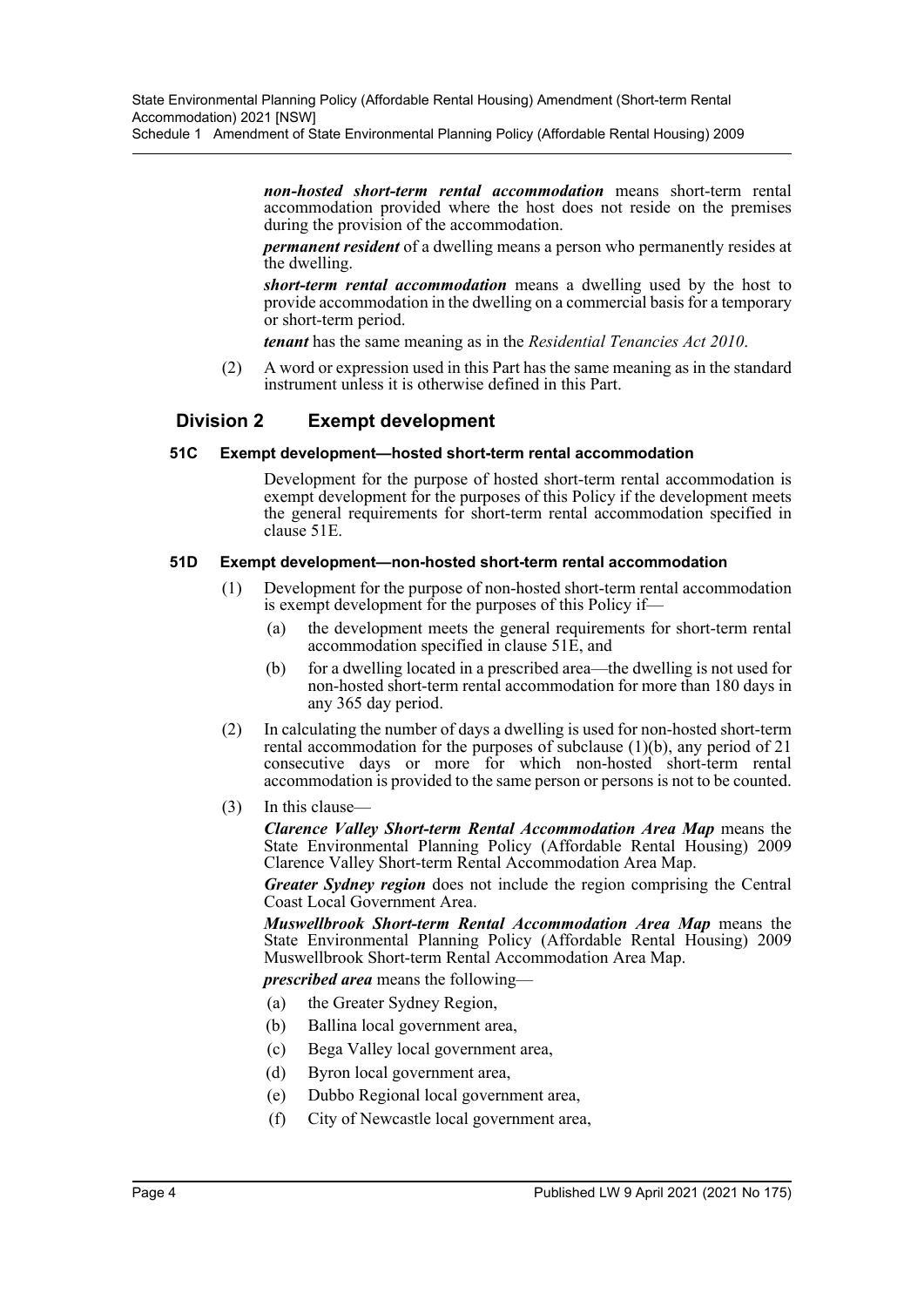Schedule 1 Amendment of State Environmental Planning Policy (Affordable Rental Housing) 2009

- (g) land in the Clarence Valley local government area shown edged heavy black on the Clarence Valley Short-term Rental Accommodation Area Map,
- (h) land in the Muswellbrook local government area shown edged heavy black on the Muswellbrook Short-term Rental Accommodation Area Map.

#### **51E General requirements**

The general requirements for short-term rental accommodation are—

- the dwelling must have been lawfully constructed to be used for the purpose of residential accommodation, and
- (b) the dwelling must comprise, or be part of, residential accommodation other than the following—
	- (i) a boarding house,
	- (ii) a group home,
	- (iii) a hostel,
	- (iv) a rural workers' dwelling,
	- (v) seniors housing, and
- (c) the type of residential accommodation that the dwelling comprises, or is part of, must be permitted with or without development consent on the land on which the dwelling is located, and
- (d) the dwelling must be registered on the register established under clause 186X of the *Environmental Planning and Assessment Regulation 2000*, and
- (e) the dwelling must not be, or be part of, refuge or crisis accommodation provided by—
	- (i) a public or local authority, including the Department of Communities and Justice, the New South Wales Land and Housing Corporation or the Aboriginal Housing Office, or
	- (ii) any other body funded wholly or partly by the Commonwealth or the State, and
- (f) if the dwelling is classified under the *Building Code of Australia* as class 1b or class 2–9—
	- (i) the dwelling must have a current fire safety certificate or fire safety statement, or
	- (ii) no fire safety measures are currently implemented, required or proposed for the dwelling, and

**Note.** Part 9 of the *Environmental Planning and Assessment Regulation 2000* includes fire safety requirements for certain existing buildings or parts of buildings.

(g) the use of the dwelling for the purposes of short-term rental accommodation must otherwise be lawful, and

**Note.** In addition to the requirements set out in this Part, adjoining owners' property rights, the applicable common law and other legislative requirements for approvals, licences, permits and authorities still apply. For example—

- (a) section 137A of the *Strata Schemes Management Act 2015* provides that a by-law may prohibit a lot being used for the purposes of a short-term rental accommodation arrangement, and
- (b) conditions of development consent, or a lease, may impose additional restrictions.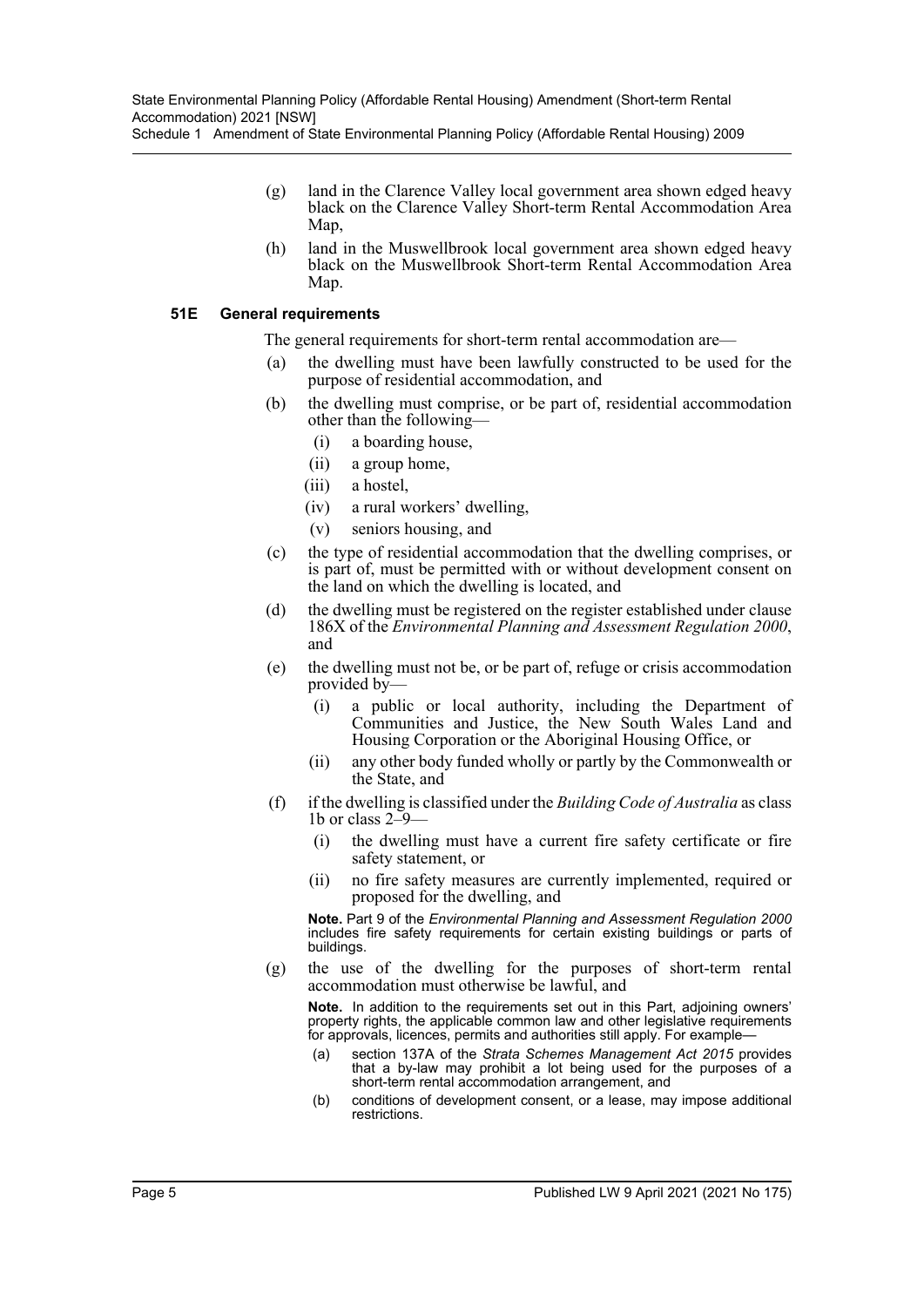(h) the dwelling must not be a moveable dwelling within the meaning of the *Local Government Act 1993*.

## **Division 3 Part does not apply to Byron until 31 January 2022**

#### **51F Application of Part to Byron local government area**

This Part does not apply to Byron local government area until 31 January 2022.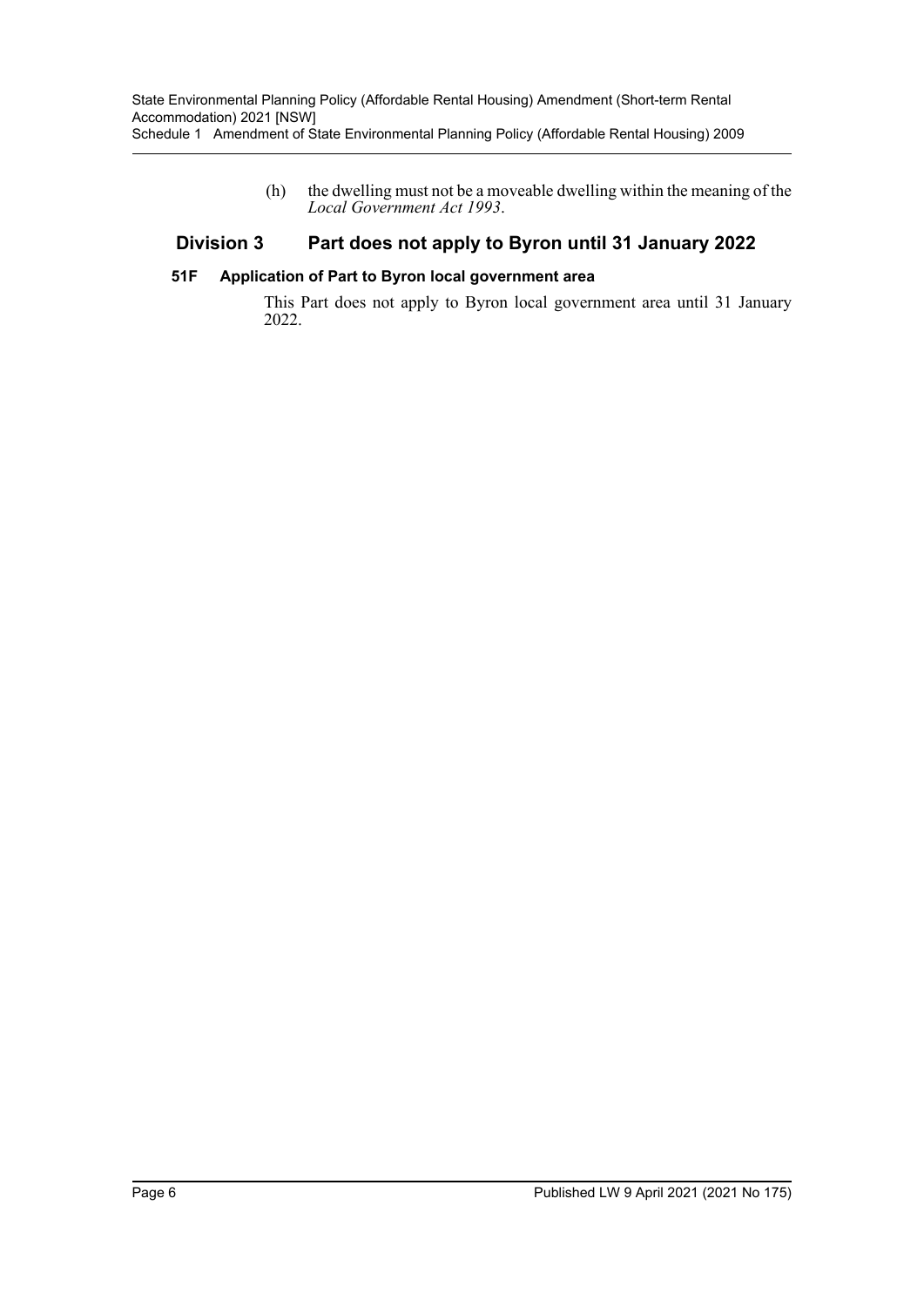# **Schedule 2 Amendment of environmental planning instruments**

## **2.1 Bega Valley Local Environmental Plan 2013**

**Clause 6.11 Short-term rental accommodation**

Omit the clause.

## **2.2 Blue Mountains Local Environmental Plan 2015**

**Clause 6.29 Short-term rental accommodation** Omit the clause.

## **2.3 Eurobodalla Local Environmental Plan 2012**

**Clause 6.15 Short-term rental accommodation** Omit the clause.

## **2.4 Gosford Local Environmental Plan 2014**

- **[1] Clause 7.6 Short-term rental accommodation** Omit the clause.
- **[2] Schedule 2 Exempt development** Omit the matter relating to **Short-term rental accommodation**.

# **[3] Dictionary**

Omit the definition of *short-term rental accommodation*.

# **2.5 Kiama Local Environmental Plan 2011**

**Clause 6.10 Short-term rental accommodation** Omit the clause.

## **2.6 Lake Macquarie Local Environmental Plan 2014**

- **[1] Clause 7.25 Short-term rental accommodation** Omit the clause.
- **[2] Schedule 2 Exempt development** Omit the matter relating to **Short-term rental accommodation**.

## **[3] Dictionary** Omit the definition of *short-term rental accommodation*.

# **2.7 Palerang Local Environmental Plan 2014**

# **Clause 6.12 Short-term rental accommodation**

Omit the clause.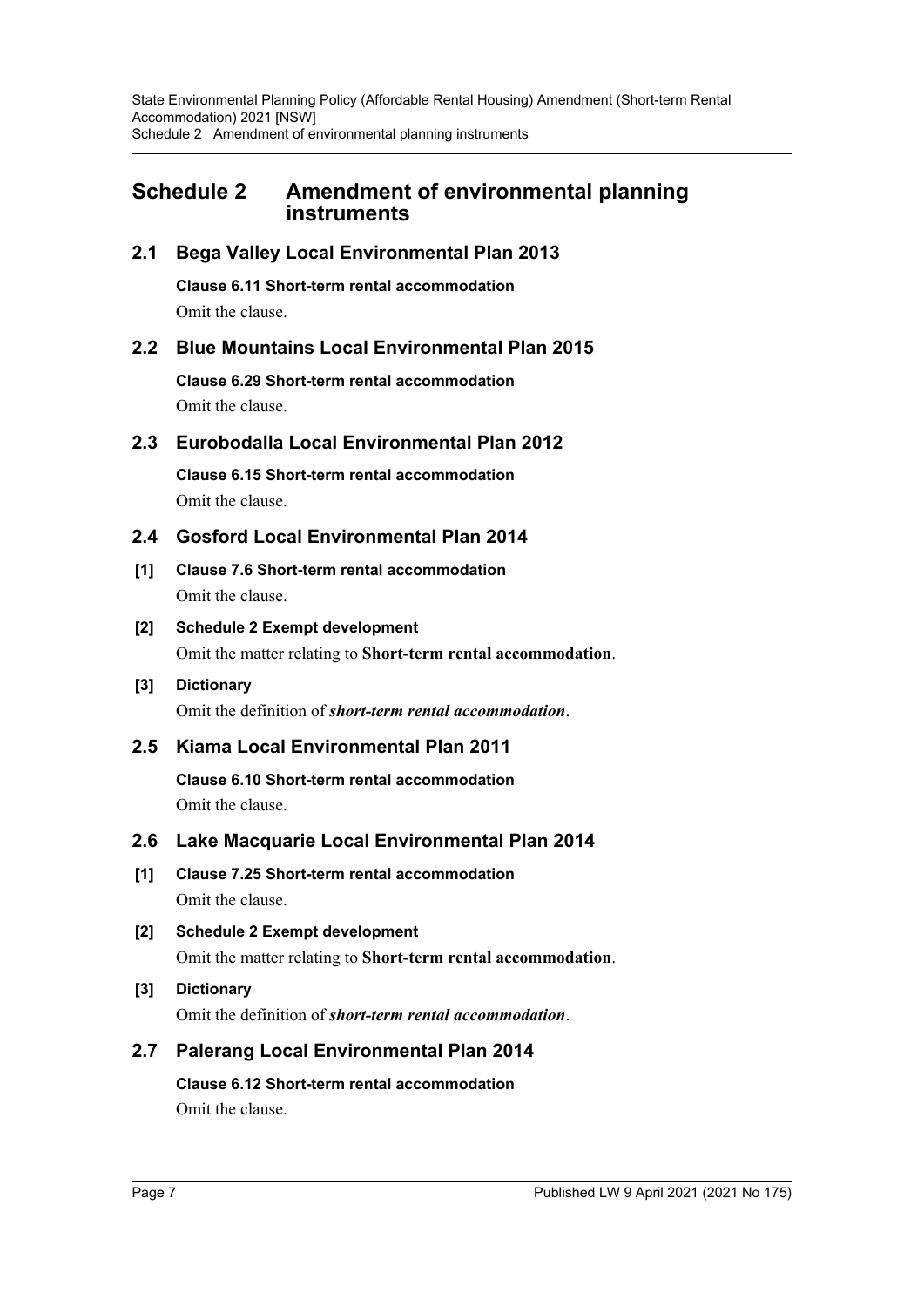## **2.8 Pittwater Local Environmental Plan 2014**

#### **[1] Schedule 2 Exempt development**

Omit the matter relating to **Short-term holiday rental accommodation**.

#### **[2] Dictionary**

Omit the definition of *short term holiday rental accommodation*.

## **2.9 Port Stephens Local Environmental Plan 2013**

#### **Clause 7.18 Short-term rental accommodation**

Omit the clause.

## **2.10 Queanbeyan Local Environmental Plan 1998**

#### **Schedule 1 Dictionary**

Insert ", but does not include an establishment providing short-term rental accommodation within the meaning of Part 3A of *State Environmental Planning Policy (Affordable Rental Housing) 2009*" after "souvenir shops" in the definition of *tourist facilities*.

## **2.11 Shoalhaven Local Environmental Plan 1985**

#### **Clause 20BB Short-term accommodation**

Omit the clause.

## **2.12 Shoalhaven Local Environmental Plan 2014**

### **Clause 7.13 Short-term rental accommodation**

Omit the clause.

## **2.13 Shoalhaven Local Environmental Plan (Jerberra Estate) 2014**

### **Clause 6.4 Short-term rental accommodation**

Omit the clause.

## **2.14 State Environmental Planning Policy (Gosford City Centre) 2018**

- **[1] Clause 7.4 Short-term rental accommodation** Omit the clause.
- **[2] Schedule 2 Exempt development** Omit the matter relating to **Short-term rental accommodation**.
- **[3] Dictionary**

Omit the definition of *short-term rental accommodation*.

## **2.15 Wingecarribee Local Environmental Plan 2010**

# **Clause 7.11 Short-term rental accommodation**

Omit the clause.